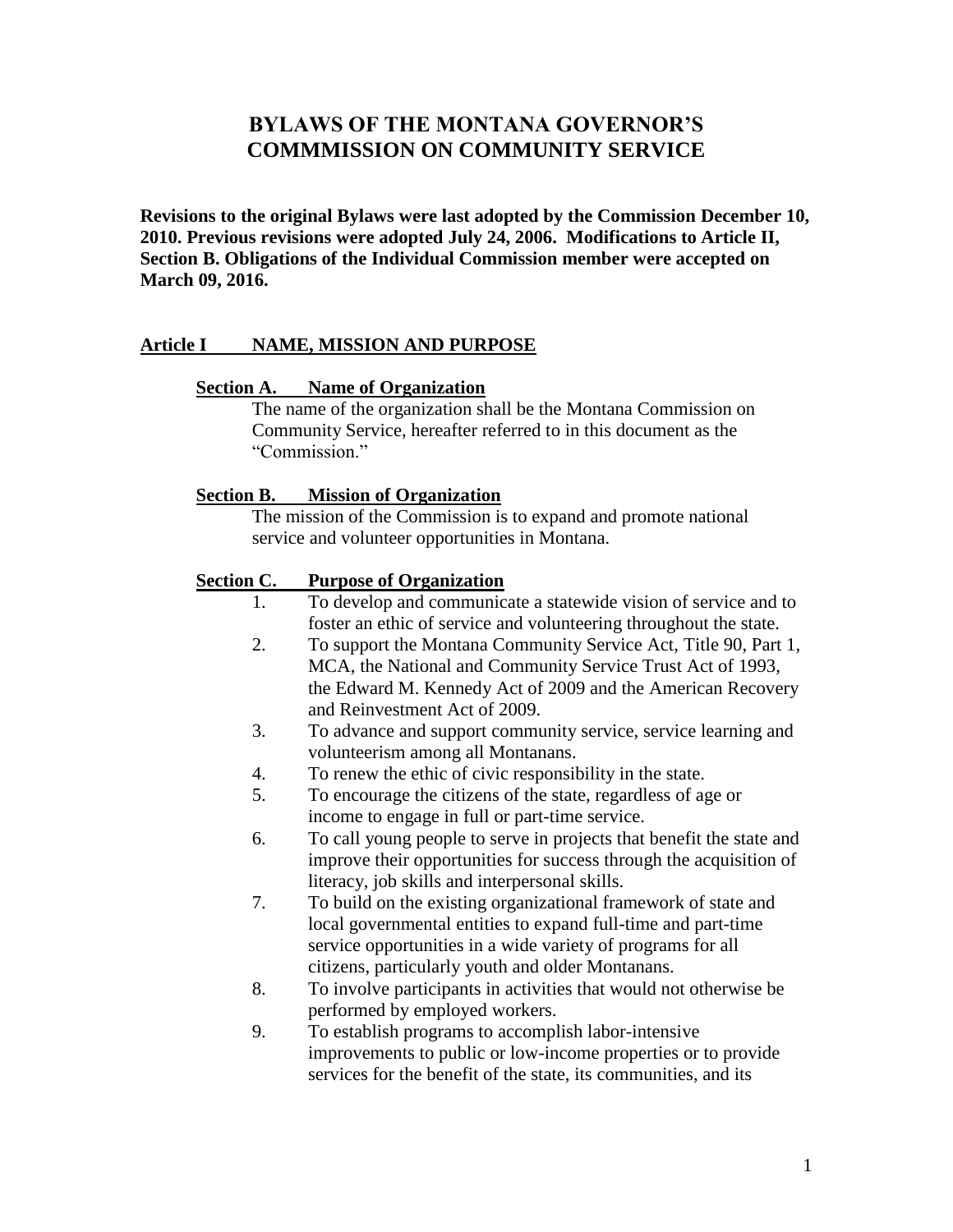people thorough service contracts that specify the work to be performed.

10. To promote coalitions and collaborative efforts among public, private and nonprofit entities; and federal, state and local agencies that will advance community service programs and activities in each community of the state.

## **Article II. Membership**

## **Section A. Powers and Duties**

The Commission shall carry out the following responsibilities, including, but not limited to:

- 1. Assisting in the development and coordination of federal and state community service programs, integration of services, dissemination of information, recruitment and training of volunteers, evaluation and accountability for the services provided.
- 2. Establishing and developing policy for the operation and governance of the Commission.
- 3. Carrying out revisions to policies in the manner prescribed by these bylaws.
- 4. Delegating authority to staff or a committee or work group of the Commission.
- 5. Making policy and carrying out all statutory responsibilities and acknowledging that the Executive Director is responsible for the management and administration of the Commission office and staff, and carrying out the Executive Director's statutory responsibilities.

## **Section B. Obligations of the Individual Commission member**

By assuming office, a commission member:

- 1. Acknowledges that the best interest of the Commission and of the people of Montana must prevail over individual interest.
- 2. Respects confidentiality in all matters involving the Commission until there are public records of the matters.
- 3 Is responsible for exercising due diligence in monitoring and directing the activities of the Commission, including, but not limited to, reviewing information and documentation, reviewing and making recommendations of grants and serving as an ambassador and advocate for the Commission.
- 4. Is responsible for active participation in the oversight of Commission activities which include, but are not limited to, attending meetings, reviewing adequate information and documentations and monitoring delegated activities.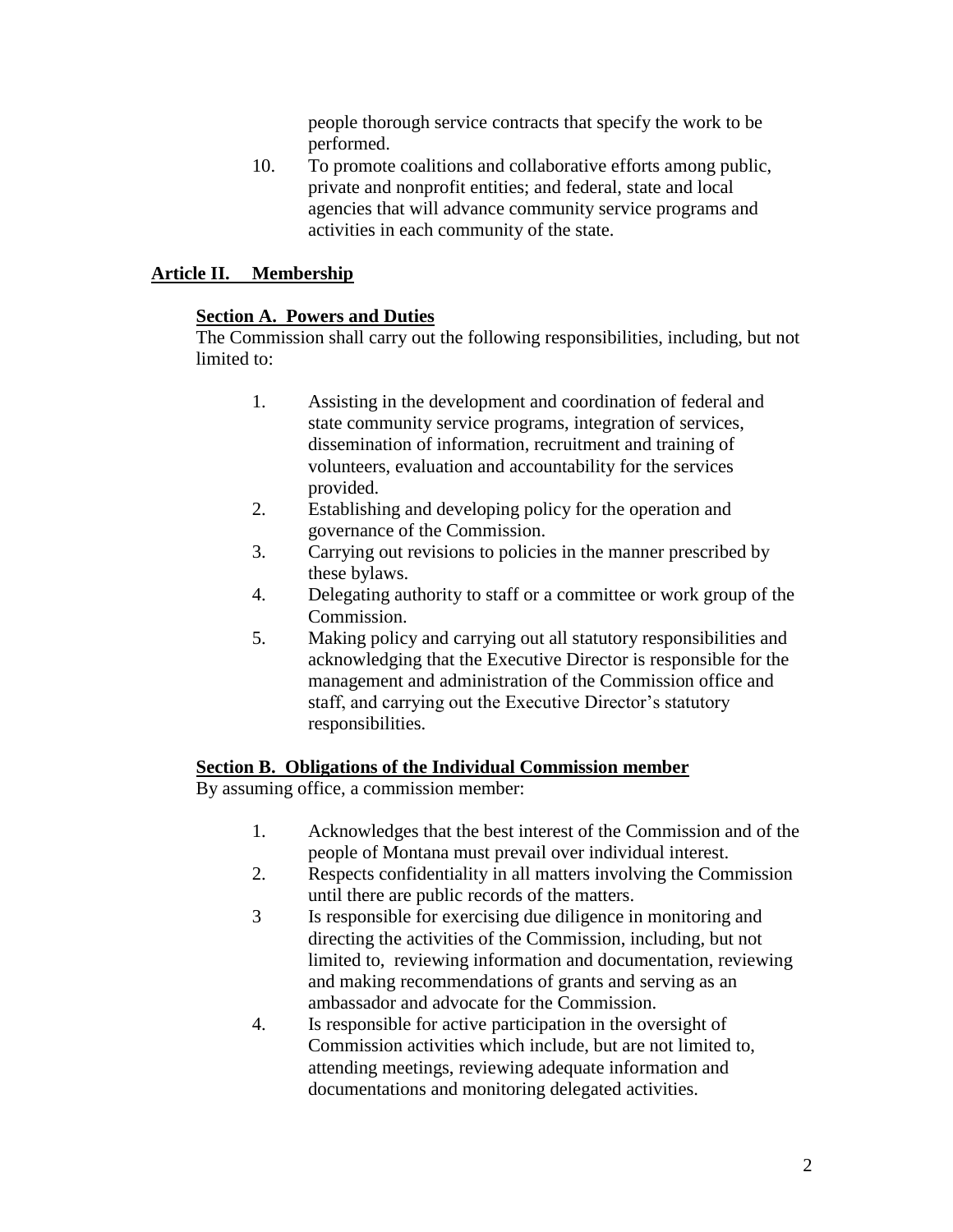- 5. Is responsible for attending the regularly scheduled meetings. Failure to comply will be reviewed by the Executive Committee and may result in the member being asked to resign from the Commission.
- 6. Will participate in Commission activities outlined in the State Service Plan under "Commissioner Engagement.
- 7. Is not bound to any geographic area or constituent interest.
- 8 Supports the board's final decisions, even if the member disagrees.
- 9. Shall not act as a commissioner in any political activity.
- 10. Follows ethical requirements for public officers and public employees as outlined in state statute. ( **2-2-105, MCA**).
- 11. Observes rules for board and advisory council members and the legislative process contained in the Department Directors, Boards, Commissions, Advisory Councils' Legislative Communications Policy Handbook.

# **ARTICLE III. COMMISSION COMPOSITION AND TERMS**

## **Section A. Appointment of voting members**

The Governor shall appoint up to 15 members for three year terms.

## **Section B. Appointment of nonvoting members**

Upon the Recommendation of the Commission, the Governor may also appoint nonvoting *ex officio* members who may not hold office.

# **Section C. Qualifications for members**

- 1. Members must include:
	- A. A representative from tribal government
	- B. Representatives from at least four state agencies in the
	- following functional areas:
		- a. Natural Resources
		- b. Human Services
		- c. Labor
		- d. K-12 Education
		- e. Higher Education
		- f. Military Affairs
- 2. Members may include representatives of:

A. Local Government

- B. Not-for-profit agencies
- C. Federal agencies
- D. Businesses
- E. Labor Unions
- F. Volunteer Groups
- G. Private Citizens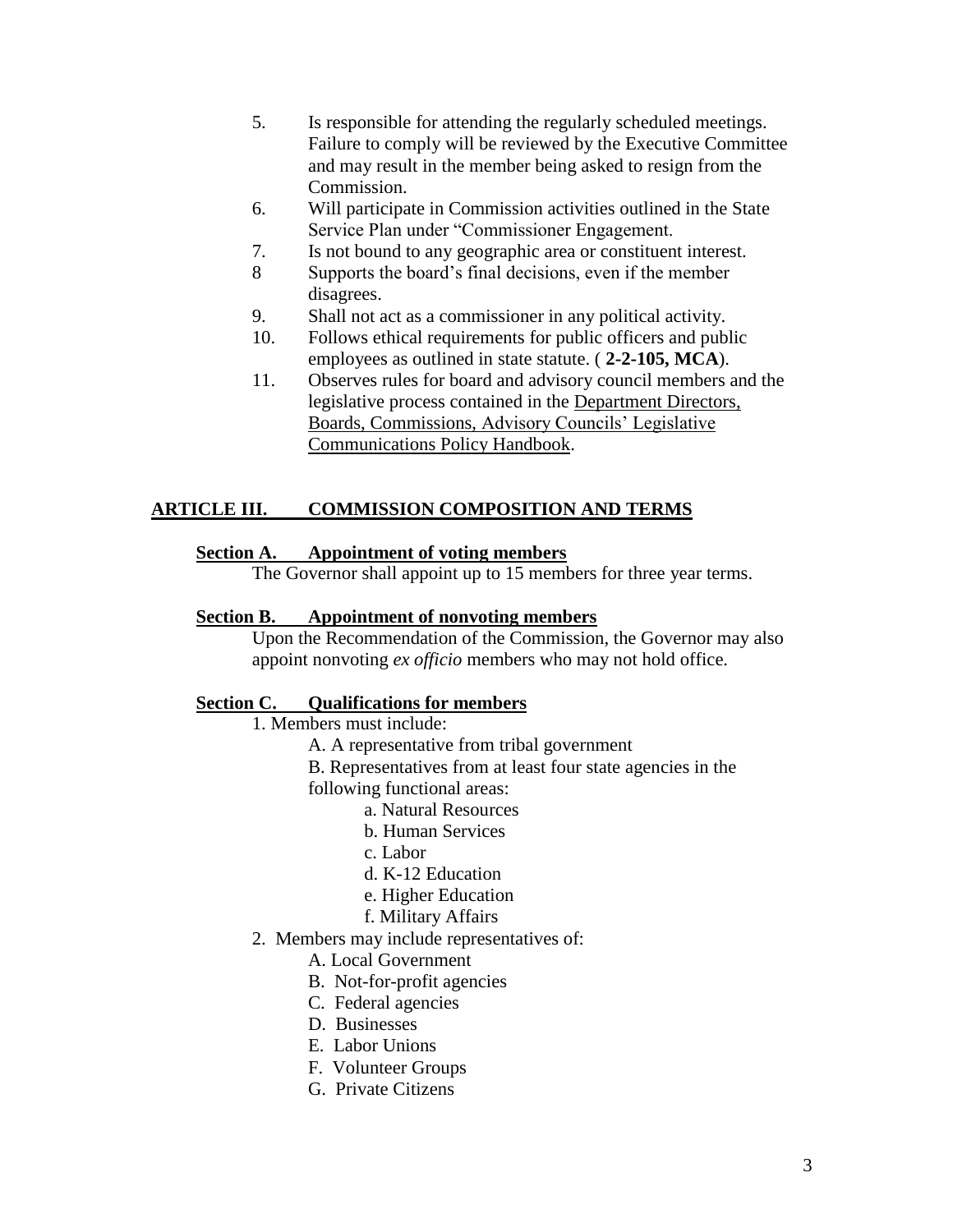### **Section D. Political affiliation**

Not more than 50% of the voting members, plus one additional member, may be from the same political party.

### **Section E. Resignation**

A member may resign at any time with written notice to the Governor.

### **Section F. Vacancies**

A vacancy on the Commission may be filled for the remainder of the unexpired term by the Governor of Montana.

### **Section G. Compensation and Reimbursements**

- 1. Unless the Commission member is a full-time salaried employee of this state or any of its political subdivisions, Commission members may receive reimbursement and per diem for their expenses and an amount to be determined by the Executive Director not to exceed \$50 per day in which the member is actually and necessarily engaged in the performance of commission duties. **(2-15-122 (5), MCA)**
- **2.** Commission members may donate their reimbursements or other compensation as in-kind donations.

## **Section H. Conflict of Interest**

- 1. Commissioners shall sign a conflict of interest form at the beginning of their term of appointment.
- 2. Commissioners who are employees of an agency receiving a grant from the Commission shall recuse themselves from participation in the grant review and approval process or any action to approve or deny funding by the Commission.
- 3. Commissioners shall disclose any conflict of interest or potential conflict of interest in any transaction, occurrence of circumstance that exists or may arise with respect to his/her serving as a Commissioner or participating on any work group or committee.
- 4. Should any Commissioner have a conflict of interest involving personal financial gain or a financial gain for any organization on whose governing board the Commissioner serves, or by whom the commissioner is employed, volunteers, or is otherwise presently associated with or for any other reason is not or does not appear to be impartial with respect to a matter before the Commission (collectively and individually, each of the foregoing constituting a "conflict of interest") that Commissioner will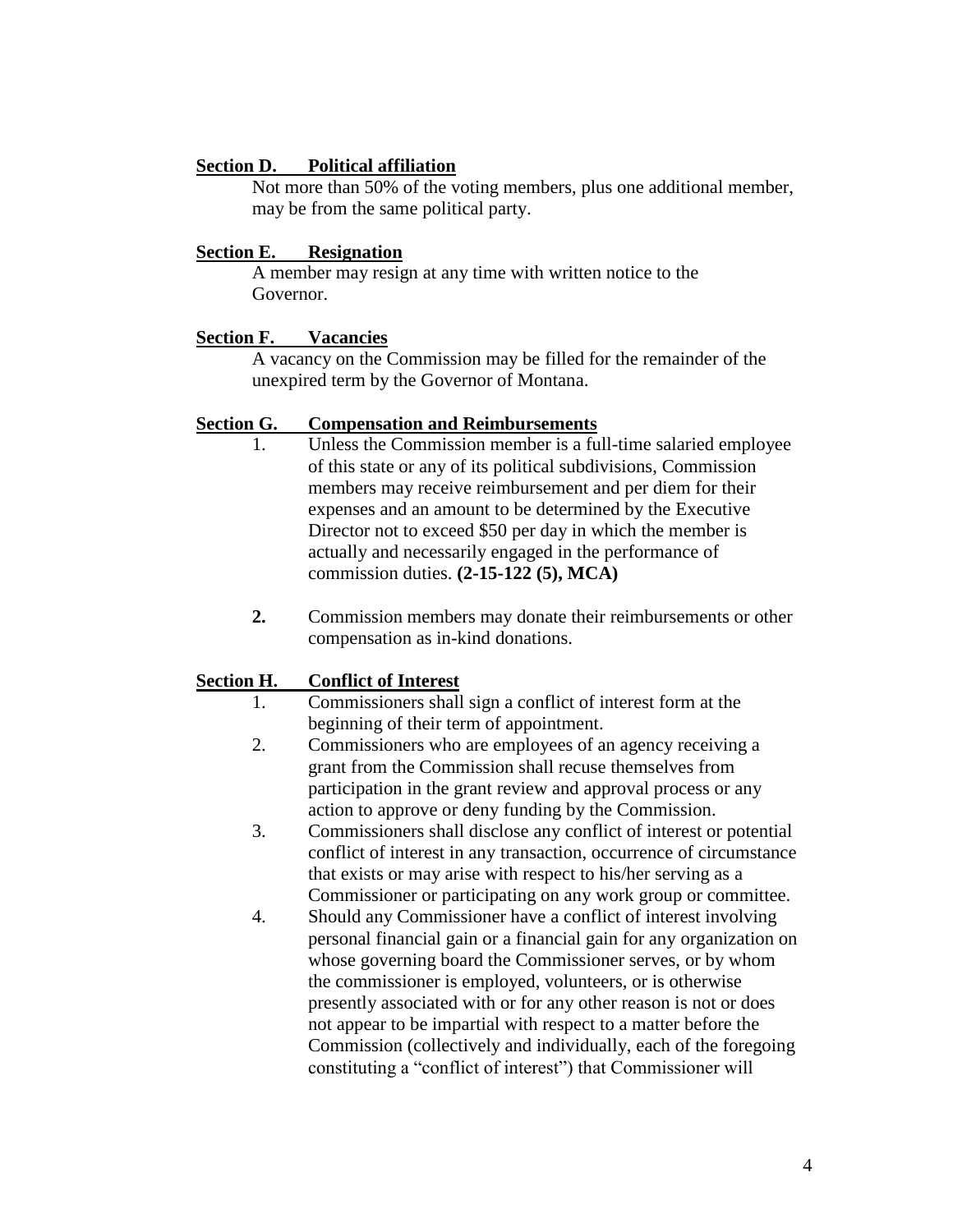declare such conflict of interest and recuse himself/herself from any vote involving the conflict of interest.

- 5. If the presiding officer of the Commission declares such a conflict of interest, he/she shall relinquish the Chair during any vote that involves the conflict of interest.
- 6. If adherence to the foregoing recusal procedure results in an insufficient number of eligible members to maintain quorum, then the remaining member (s) of the Commission shall have the authority to act by majority vote, unless a unanimous vote of all members is required by applicable law, in which case authority to act shall require a unanimous vote of the remaining members.
- 7. Commission members may not, under any circumstances, assist an organization in the preparation of a grant application, except as part of a Commission approved technical assistance program available to all potential applicants.

## **Section I. Performance of Commission**

The Commission shall annually conduct an assessment of its effectiveness.

# **ARTICLE IV. OFFICERS**

The officers of the Commission shall consist of Chair and Vice Chair, who shall serve as the Executive Committee.

# **Section A. Terms**

- 1. All elected officials shall take office and assume the powers and duties that are associated with their respective position upon the next scheduled meeting.
- 2. All elective officers shall serve a term of two (2) years and until their successor is duly elected.
- 3. Elective officers are eligible for re-election for one more successive term.

# **Section B. Election and duties of the Chair**

- 1. The voting members of the Commission shall elect voting members of the Commission as Chair and Vice Chair.
- 2. The election of the Chair and Vice Chair shall be held every two years at the October meeting of the Commission, or if there is no October meeting, at the next succeeding meeting.
- 3. The Vice Chair shall have the same powers and duties as the Chair in the event of the latter's absence.
- 4. The Chair shall have general charge of the business of the Commission.
- 5. The Chair shall have official responsibility to sign official records of the commission.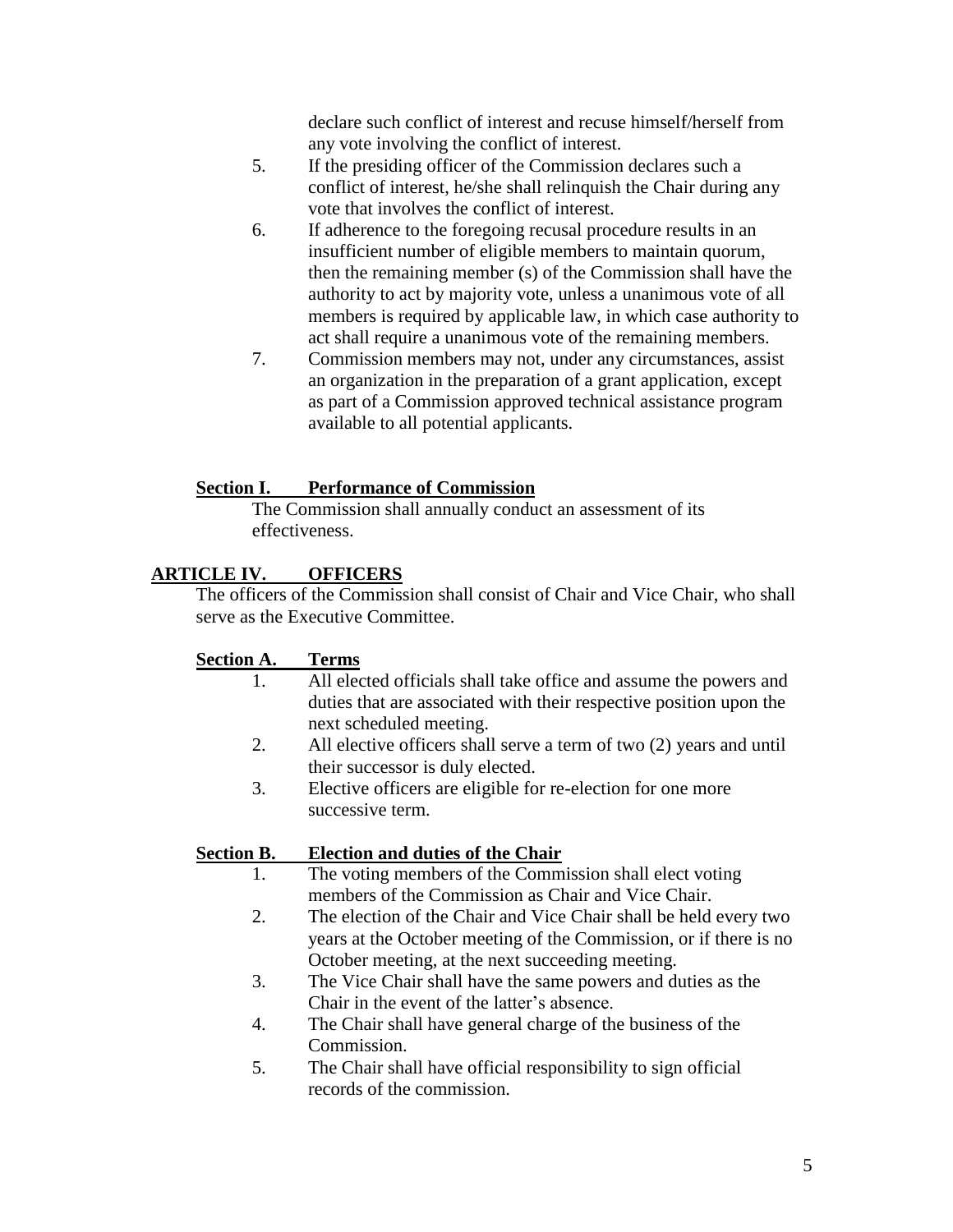- 6. Any officer may resign at any time by giving written notice to the Chair and Executive Director. In the event of the resignation of the Chair, the Vice Chair shall serve as Chair, until a new Chair is elected at the next commission meeting, to fill out the balance of the unexpired term.
- 7. In the event of the resignation of the Vice Chair, a new Vice Chair shall be elected at the next commission meeting to fill out the balance of the unexpired term.

# **ARTICLE V. COMMISSION STAFF**

## **Section A. Appointment of the Executive Director**

The Executive Director must be appointed by the Governor, after consultation with the Commission, and serves at the pleasure of the Governor.

## **Section B. Duties of the Executive Director**

- 1. Duties of the Executive Director shall be specified in the position description developed by the Office of the Governor and as specified in 90-14-103, MCA.
- 2. The Executive Director shall serve as the Chief Executive Officer for the Governor's Office of Community Service and shall implement the policies of the Commission.
- 3. The Commission staff shall provide administrative support to the Commission.
- 4. The Executive Director shall attend all Commission and Executive Committee meetings.

# **ARTICLE VI. EXECUTIVE COMMITTEE**

## **Section A. Composition**

- 1. The officers of the Commission shall serve as the Executive Committee.
- 2. The Executive Director shall serve as a nonvoting, *ex-officio* member of the Executive Committee.
- 3. The Chair may appoint a nonvoting, *ex-officio* member to the Executive Committee.

# **Section B. Duties**

- 1. The Executive Committee shall have general supervision of the Commission between its business meetings and shall have the authority to conduct the business of the Commission between its regular meetings in accordance with the bylaws of the Commission.
- 2. The Executive Committee shall make recommendations to the Commission.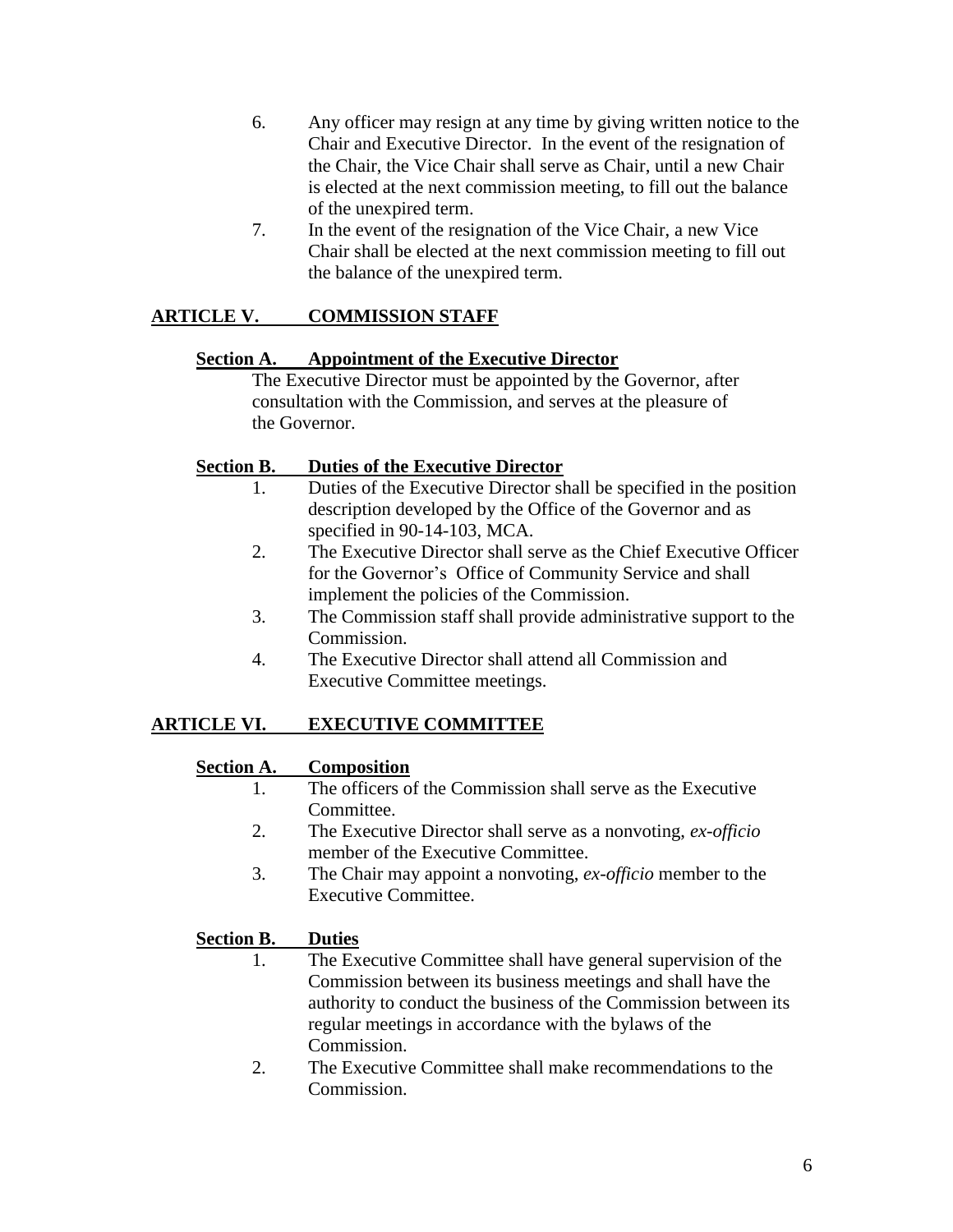- 3. The Executive Committee shall perform other duties as specified in these guidelines.
- 4. When official action is taken during a meeting of the Executive Committee, minutes from the meeting shall be posted on the Commission's website.
- 5. Interim Commission actions ratified by the Executive Committee must be ratified at the next Commission meeting.
- 6. The Executive Committee shall approve agendas for all Commission meetings.

## **Section C. Meetings**

The Executive Committee shall meet by telephone or video conference or in person at least one time prior to each scheduled Commission meeting at the call of the Chair.

## **Article VII. WORK GROUPS**

The Chair shall appoint standing work groups and their chairs, and other work groups and their chairs, as needed.

### **Section A. Grant Review Work Group**

The Grant Review Work Group will participate in grant review, selection and recommendation for funding by the Commission.

### **Section B. Award Work Group**

The Award Work Group will participate in review and selection of the annual award recipients.

## **Article VIII. Meetings**

The word "meetings" as used in these bylaws means "session" and covers all regular meetings, special meetings, annual meetings and adjourned meetings.

### **Section A. Regular Meetings**

- 1. There shall be at least four (4) regular meetings of the Commission each year, which may be held by telephone or video conference as necessary to conduct Commission business.
- 2. Unofficial minutes of Commission meetings shall be publicly posted within two (2) weeks following Commission meetings.

### **Section B. Public Notice**

- 1. Notice of meetings shall be publically noticed in compliance with 2-3-103, MCA and posted on the state calendar at least one (1) week in advance of the meeting.
- 2. Agendas and material necessary to prepare for the meeting shall be posted on the Commission's website.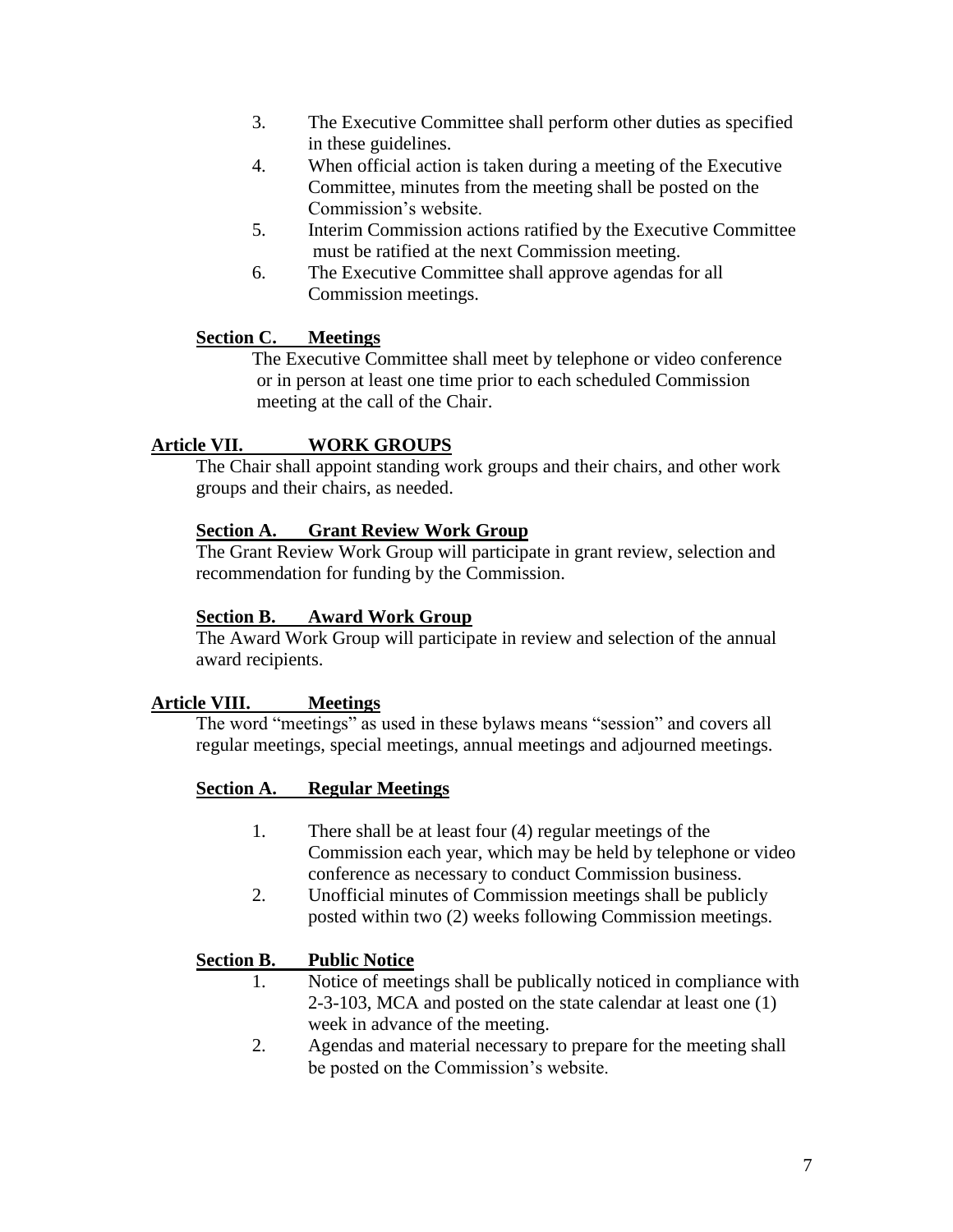### **Section C. Open Meetings**

In accordance with Montana's 1972 Constitution, (Article II, section 8 and 9) and the state's open meeting statutes, all meetings and actions of the Commission shall be conducted openly, and are therefore open to the Public, as are any record of the proceedings.

## **ARTICLE IX. VOTING**

### **Section A. One Commissioner One Vote**

Each voting Commissioner shall be entitled to one (1) vote on the commission.

### **Section B. Conflict of Interest**

No Commissioner shall be entitled to vote upon any matter in which the member has perceivably or actually a "conflict of interest" as that term is defined in these bylaws.

#### **Section C. Quorum**

A quorum shall be constituted when one-half of the voting members of the Commission is present.

#### **Section D Majority Vote**

Actions, including the election of officers, shall require a majority vote of all voting members present and voting.

### **Section E. Proxy Vote**

- 1. A voting Commission member may delegate his/her voting authority in writing to another voting Commission member.
- 2. This delegation expires at the conclusion of the designated Commission meeting.
- 3. The Executive Director must be provided a copy of the proxy and ensures that it becomes part of the official record of the Commission's actions.

### **Article X. AMENDMENTS**

#### **Section A. Review**

The Executive Committee or an ad hoc work group appointed by the Chair shall review the bylaws at least biennially and make recommendations for appropriate changes to the Commission.